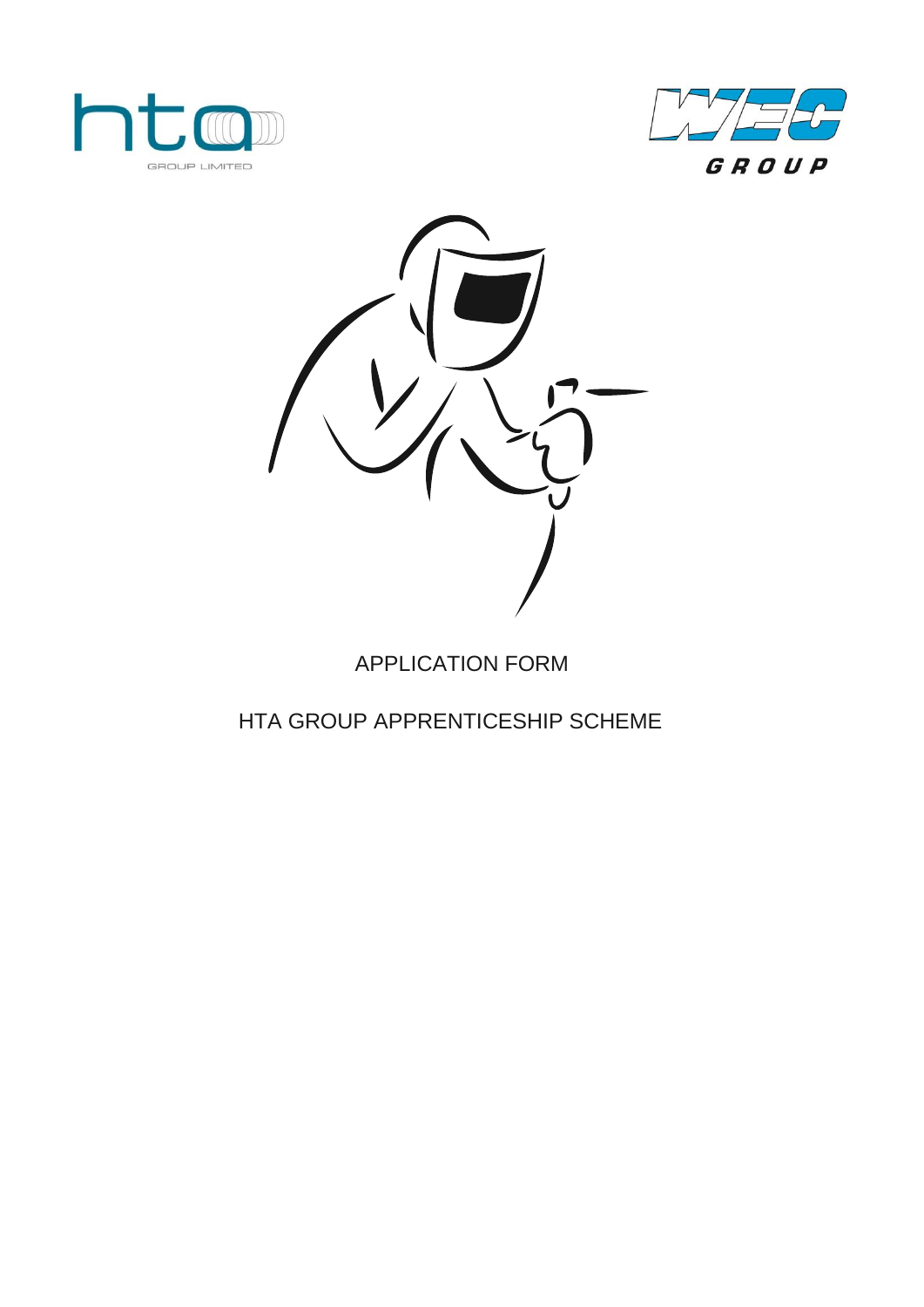



| Surname:                                               | Telephone:             |
|--------------------------------------------------------|------------------------|
| First Name:                                            | Mobile Telephone:      |
| Address:                                               | Date of Birth:         |
|                                                        |                        |
|                                                        |                        |
| Town:                                                  | National Insurance No: |
| Postcode:                                              | Email:                 |
| Where did you hear about the Apprenticeship<br>scheme? |                        |

#### General:

Why are you interested in joining the HTA Group (Part of the WEC Group) apprenticeship scheme?

What do you think an apprenticeship involves?

Please provide details of any other workshop facilities you have attended and what was involved?

What do your parent/s do for a living?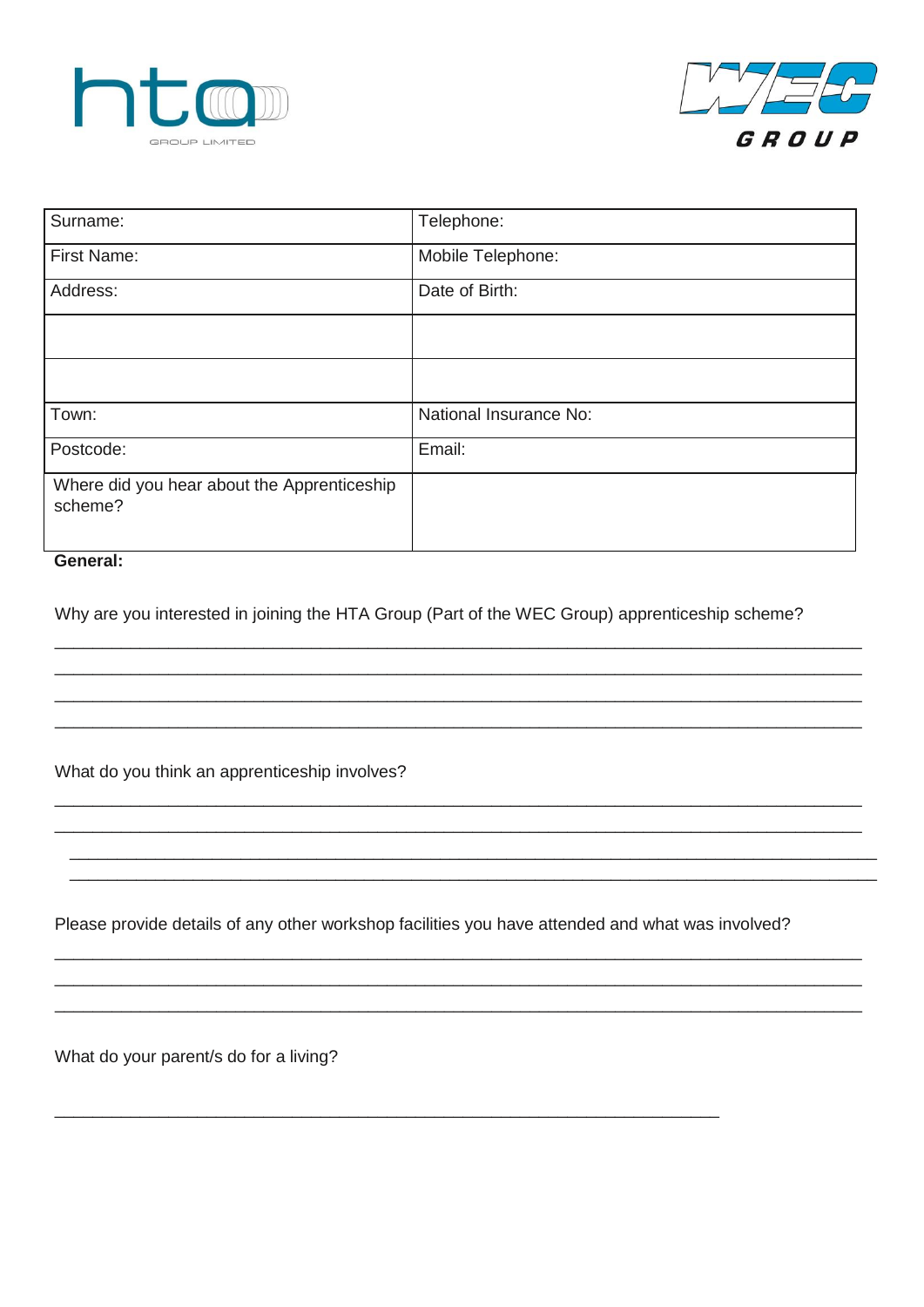



| Health:                                                                                                                                                                                                                                                                                                              | Υ | N |
|----------------------------------------------------------------------------------------------------------------------------------------------------------------------------------------------------------------------------------------------------------------------------------------------------------------------|---|---|
| Do you have a disability/health problem that may affect your day to day activities?<br>Have you ever had a disability/health problem that has affected your day to day<br>activities?<br>Do you have a disability/health problem which affects the work you can do? Are<br>you registered disabled?<br>Do you smoke? |   |   |
| If you have answered 'YES' to question(s), please provide details:                                                                                                                                                                                                                                                   |   |   |
|                                                                                                                                                                                                                                                                                                                      |   |   |
| <b>Drug &amp; Alcohol Testing:</b>                                                                                                                                                                                                                                                                                   |   |   |
| The Company has zero tolerance towards drugs and alcohol. We therefore operate a random Drug &<br><b>YES</b><br>Alcohol testing policy. Are you prepared to accept this policy?<br><b>NO</b>                                                                                                                         |   |   |
| <b>Health &amp; Safety:</b><br>Are you willing to take full responsibility for your own health & safety whilst at<br>work?<br>Are you willing to adhere to the Company's Health & Safety rules at all times?                                                                                                         | Y | N |
| Are you a registered first aider or fire marshal?                                                                                                                                                                                                                                                                    |   |   |
| Driving:                                                                                                                                                                                                                                                                                                             | Y | N |
| Do you hold a full driving license?                                                                                                                                                                                                                                                                                  |   |   |
| If 'YES', what type of vehicles are you eligible to drive?                                                                                                                                                                                                                                                           |   |   |
| Hi-ab<br>Car<br>Motorcycle<br><b>PSV</b><br><b>HGV</b>                                                                                                                                                                                                                                                               |   |   |
| Please give full details of any previous bans or endorsements:                                                                                                                                                                                                                                                       |   |   |
|                                                                                                                                                                                                                                                                                                                      |   |   |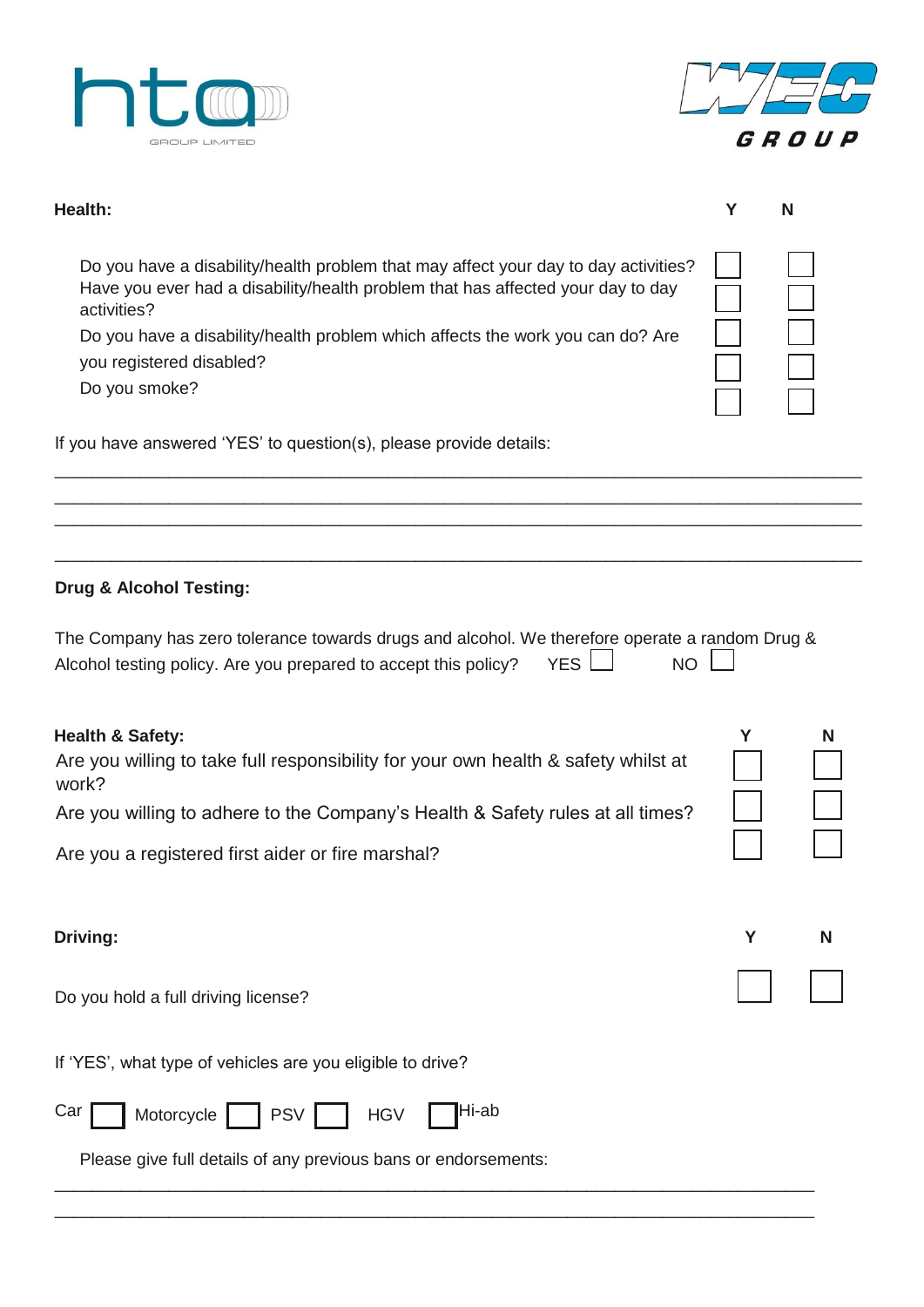



If you currently have any points on your license, please state how many:

#### **Education, Training, Work Experience:**

\_\_\_\_\_\_\_\_\_\_\_\_\_\_\_\_\_\_\_\_\_\_\_\_\_\_\_\_\_\_\_\_\_\_

| Place of Study         | Dates Attended | <b>Subject Studied</b> | Grade Achieved / Predicted<br>Grade |
|------------------------|----------------|------------------------|-------------------------------------|
|                        |                |                        |                                     |
|                        |                |                        |                                     |
|                        |                |                        |                                     |
|                        |                |                        |                                     |
|                        |                |                        |                                     |
|                        |                |                        |                                     |
|                        |                |                        |                                     |
| <b>Work Experience</b> | Dates Attended | Duties Undertaken      |                                     |
|                        |                |                        |                                     |
|                        |                |                        |                                     |
|                        |                |                        |                                     |
|                        |                |                        |                                     |
|                        |                |                        |                                     |
|                        |                |                        |                                     |

**Note: If you are invited for an interview, please bring along an item you have made. The item/s can be made out of any material, for example wood, metal or plastic. Also bring along your last school report.**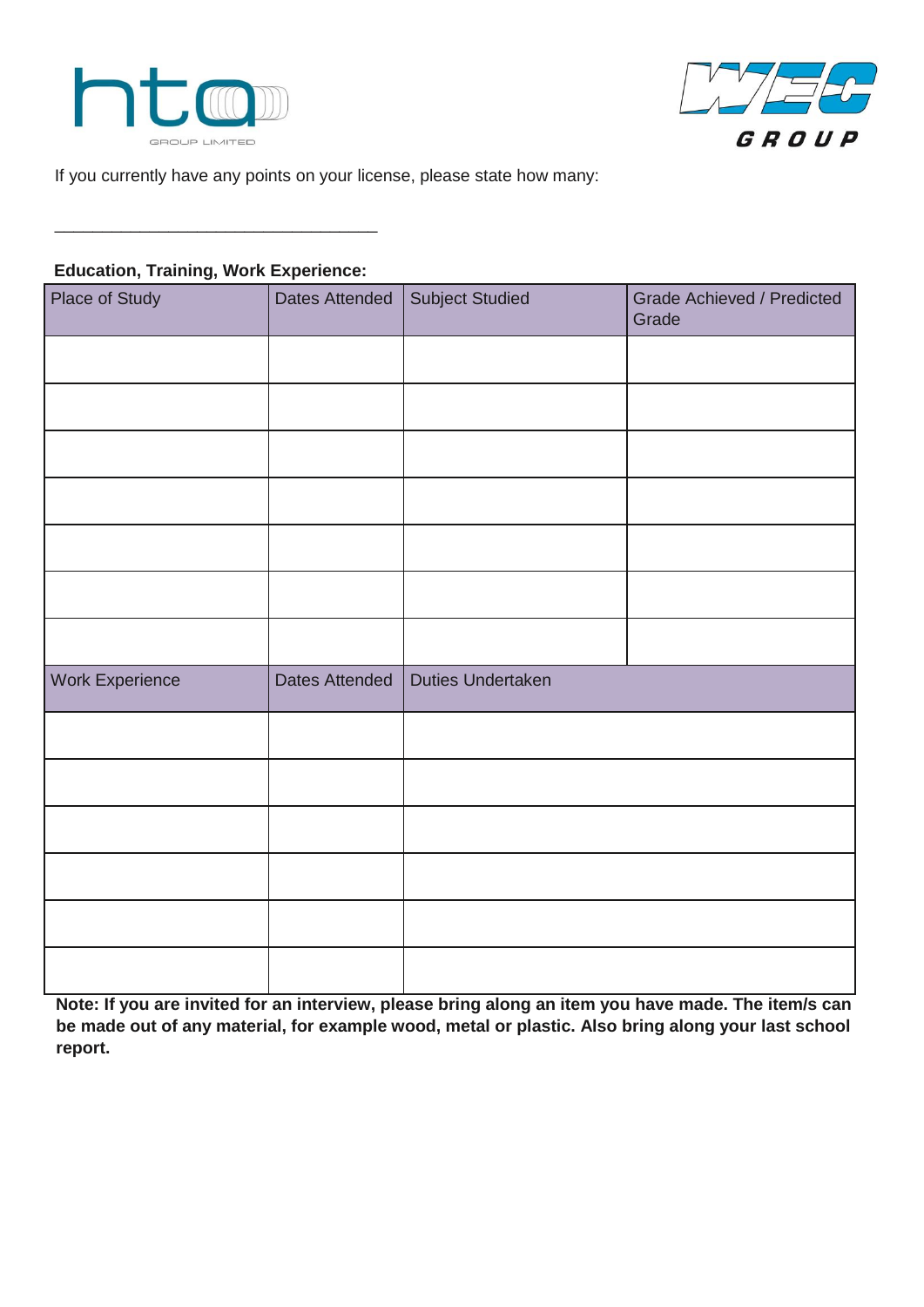



Y

N

**Other Details:** 

What are your hobbies and interests?

Please list any facts which you think may be useful when considering your application:

How soon would you be available to work?

Have you ever been convicted of a criminal offence? (declaration subject to the Rehabilitation of Offenders Act 1974)

#### References:

Please provide two references below:

| Referee 1     | Referee 2     |
|---------------|---------------|
| Name:         | Name:         |
| Address:      | Address:      |
|               |               |
|               |               |
| Telephone:    | Telephone:    |
| Relationship: | Relationship: |